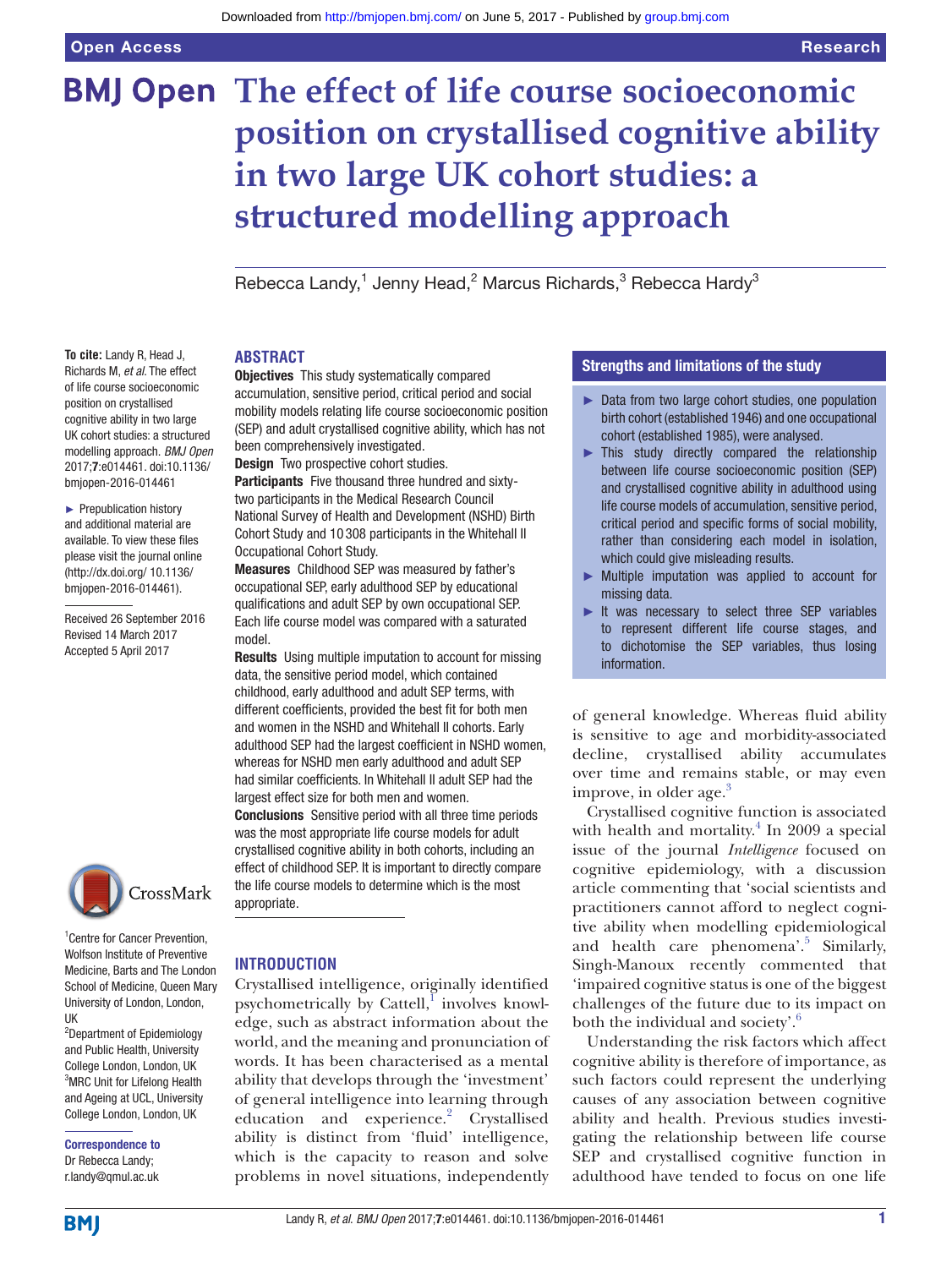course hypothesis, or if multiple hypotheses were considered, the hypotheses were not compared. For example, a dose-response relationship has been found between the amount of time spent in a more advantaged SEP and crystallised cognitive function[.7 8](#page-8-6) Similarly, participants who were socially mobile were found to have cognitive scores between those who remained in a low SEP and those who remained in a high SEP.<sup>7–9</sup> Numerous studies have shown that low SEP at one point in time, whether childhood, $10-14$ or adulthood<sup>[9 15–17](#page-8-8)</sup> is associated with lower crystallised cognitive function in older age.

It has been suggested that an individual's SEP background, including childhood SEP, may impact structural and functional brain development.<sup>18</sup> Childhood SEP is associated with educational qualifications gained later in life, and education in turn influences later life employment and income. However it is not clear how the trajectory of SEP throughout the life course influences crystallised cognitive function.

Two broad types of life course models for the influence of SEP on health outcomes have been proposed:<sup>19</sup> accumulation and critical period. The accumulation model proposes that exposure to socioeconomic disadvantage over the life course has a cumulative impact on the outcome. The critical period model hypothesises that SEP during a specific time window has an effect on the outcome, with no impact of SEP at any other time point. The sensitive period model suggests that SEP has a stronger association within a specific window but still has an effect outside the window. Initially, the critical or sensitive period models were described as distinct from the accumulation model, but more recently the critical and sensitive period models have been seen as special subtypes of the accumulation model. $20$  There is also interest in social mobility, but whether the social mobility model can be disentangled from the accumulation model depends on how social mobility is operationalised.<sup>21</sup>  $22$ Support for any particular life course model depends on the a priori hypothesis being tested. Testing only one type of model can therefore be misleading if alternative models are not also considered, $2^2$  as the data may support more than one of the life course hypotheses; it is therefore important to compare all the life course models to ensure the one which provides the best support is chosen. These exploratory analyses can then be used as a first step towards carrying out more robust analyses exploring causal relationships, by identifying the most appropriate life course models to investigate further. $23\,24$ 

A structured approach to model selection proposed by Mishra *et al*<sup>[22](#page-8-13)</sup> has been applied to investigate life course SEP in relation to multiple health outcomes such as osteoarthritis, allostatic load, cardiovascular risk factors, blood pressure and circulatory disease[,23 25–28](#page-8-14) but has not yet been applied to crystallised cognitive ability. With increasing application of this method, challenges in model selection and interpretation of findings have become apparent<sup>29</sup> and an increased range of models have been parameterised.[23 25 28](#page-8-14) In addition to the accumulation, critical

period and social mobility models proposed by Mishra *et*   $a^{2}$ <sup>2</sup> (see details in the Methods section), we consider a model which hypothesises that SEP at each time point has an effect on the outcome, but does not restrict the effect sizes to be the same;  $25-27$  we call this a sensitive period model in line with previous analyses. $26$  We also consider an 'adult accumulation' model which assumes no effect of childhood SEP once early adulthood and adult SEP are included in the model. An additional social mobility model allows the outcome to differ between those who remain in the less advantaged and more advantaged SEP categories for all three time points (where the original model forced them to have the same mean outcome), and additional intergenerational and intragenerational models without constraints are considered.

We used the structured approach to model selection to investigate which life course hypothesis best explained the relationship between life course SEP and adult crystallised ability in two socioeconomically contrasting studies from the UK; a nationally representative general population cohort (the Medical Research Council (MRC) National Survey of Health and Development (NSHD)) and an occupational cohort of civil servants (the Whitehall II Study). In both studies, life course SEP has previously been related to crystallised cognitive ability, with accumulation models supported. $30\,31$  The effect of intergenerational social mobility has also been supported in NSHD, with the socially mobile having cognitive levels intermediate to those in the two stable groups. [9](#page-8-8) This finding is, however, consistent with the accumulation or sensitive period hypotheses where early life and late life disadvantages have an additive effect, of equal or differing magnitudes. We directly compare multiple alternative models in order to identify the best fitting model and compare the results with previous findings, and evaluate the methodology used in such an approach. These findings can also be used to determine which life course models should be evaluated more thoroughly in future work. As less advantaged SEP and lower cognitive ability are major indicators of dropout in longitudinal studies,<sup>32 33</sup> multiple imputation was carried out to account for missing data.

#### **Methods**

#### **Study participants**

The MRC NSHD, also known as the 1946 British Birth Cohort Study, is a stratified random sample of 5362 children born in 1week in March 1946. The 22nd wave of data collection on the full cohort took place in 2006–  $2011$ ,  $34$  though no measure of crystallised ability was collected at this wave. By age 53 years, the age at which crystallised ability used in this study was tested, 8.7% of participants had died, 8.6% had emigrated and 2.2% were living abroad. Compared with national data, more men and women in the NSHD were employed full time at both ages 43 years and 53 years, [35](#page-9-2) but overall the NSHD was broadly representative.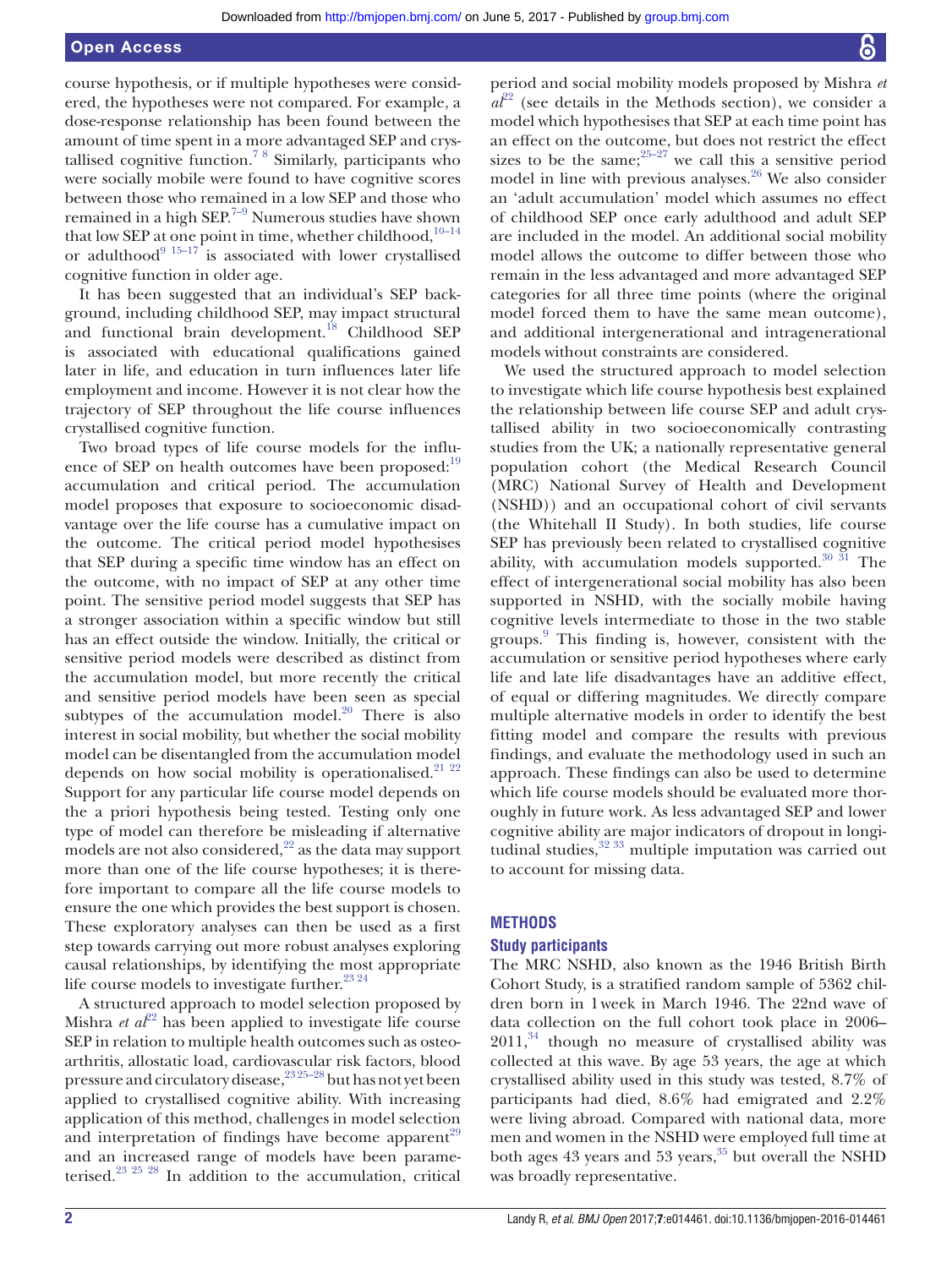The baseline survey of the Whitehall II Study took place in 1985–1988, and recruited 10308 non-industrial civil servants aged 35–55 years (born 1930–1953). $36$  Phase 11 was collected in 2012–13, with phases alternating between clinic visits and postal questionnaires. The cognitive outcome used in this study was collected at phase 9 (2007–2009). By phase 9 9.3% of the baseline respondents had died.

#### **Measures**

The National Adult Reading Test (NART) was administered at age 53 years in NSHD, and the Mill Hill vocabulary test at phase 9 (when participants were aged 58–74 years) in Whitehall II. The NART is a pronunciation test; participants are given a list of words which violate conventional grapheme-phoneme correspondence rules, and are therefore unlikely to be pronounced correctly unless the participant is familiar with the word. $37$  The Mill Hill test $38$  is a written vocabulary test which assesses the participants' understanding of words; participants must select the correct synonym for each word from a list of six alternatives. Both tests are well validated measures of verbal crystallised intelligence. $39\frac{40}{10}$  To allow the results to be compared between the two studies, for each gender we standardised the NART and Mill Hill Test Scores.

SEP variables were dichotomised to carry out life course analyses. Childhood SEP in both studies was measured using father's occupational SEP, collected prospectively at age 4 years in NSHD, and recalled retrospectively when participants were aged 44–69 years in Whitehall II, categorised according to the Registrar General (RG) classification, dichotomised to manual/non-manual. Different markers of SEP in adulthood were used, as Whitehall II is a sample of non-manual workers. Educational qualifications were the marker of early adulthood SEP, collected until age 26 years for NSHD and reported retrospectively for Whitehall II. The less advantaged SEP groups were considered General Certificate of Education (GCE) 'O'-level (or equivalent) or below in NSHD and GCE 'A'-level/national diploma/certificate (or equivalent) or below in Whitehall II, due to the different distributions. In NSHD, adult SEP was own occupational SEP at age 43 years (or age 36 years if no occupation was recorded at 43 years), again dichotomised into manual/ non-manual according to the RG classification. In Whitehall II the last recorded civil service grade at phase 7 was used in the analyses, with unified grade 1–7 considered higher SEP. For participants no longer working in the civil service, the last recorded civil service grade was used.

#### **Statistical analysis**

All analyses were carried out using multiple imputation and repeated using complete cases. Since the data are not missing completely at random (MCAR), multiple imputation results are presented as the primary analyses. The method of Mishra *et al* compares a series of life course models with the saturated model to determine which model provides the best fit to the data. $22$  The saturated

model [\(table](#page-3-0) 1) consists of the main effects for SEP at each of the three time points, the three two-way interactions and the single three-way interaction. This allows a different mean for each of the resulting eight possible life course SEP trajectories. Ordinary least squares multiple regression models were carried out.

All 12 other models considered here are nested within this saturated model, with explicit constraints on the parameters relating to different life course hypotheses. The model and constraints for each life course model tested are provided in [table](#page-3-0) 1.

For the accumulation model, the three binary SEP variables (0 for less advantaged SEP, 1 for more advantaged SEP) are summed to produce a score from 0 to 3. The three critical period models contain only the SEP measure at the relevant time point (childhood, early adulthood or midlife). Three types of social mobility were described by Mishra *et al.*<sup>[22](#page-8-13)</sup>: intergenerational mobility, intragenerational social mobility and any mobility.

The additional models we consider are as follows: the sensitive period model, $25-27$  in which each time point has an effect on the outcome, but the associations can differ in magnitude; an 'adult accumulation' model containing only early adulthood and adult SEP; an intergenerational social mobility model without constraints on the non-zero coefficients, an intragenerational social mobility model without constraints on the non-zero coefficients, and an additional any mobility model containing a three-way interaction between SEP at each of the three time points, allowing the outcome to differ between those who remain in the less advantaged and more advantaged SEP for all three time points.

Each of the 12 life course models was tested against the saturated model using a partial F-test. If the result of a statistical test comparing two nested models is not statistically significant (p>0.05), there is no evidence that the more complex model explains the data better than the simpler model; thus the simpler model is preferred. If multiple life course models were not significantly different to the saturated model, the model with the lowest Bayesian information criterion (BIC) was selected in complete case analyses. As the BIC cannot be applied with multiple imputation $41$  we inspected the model coefficients and standard deviations to select a model, by determining which model was best supported by the coefficients; for example, when both the sensitive period model and adult accumulation model were not significantly different from the saturated model, we examined whether the childhood SEP variable was significant, and whether the coefficients of the two adult SEP variables were of similar magnitude.

As the Mill Hill test had been taken zero to five times prior to phase 9 in the Whitehall II Study, these analyses were adjusted for phase 9 age and the number of times the cognitive tests had previously been taken. There was a significant increase in Mill Hill Test Score with increasing number of times the test had been taken; a linear relationship between practice effects and crystallised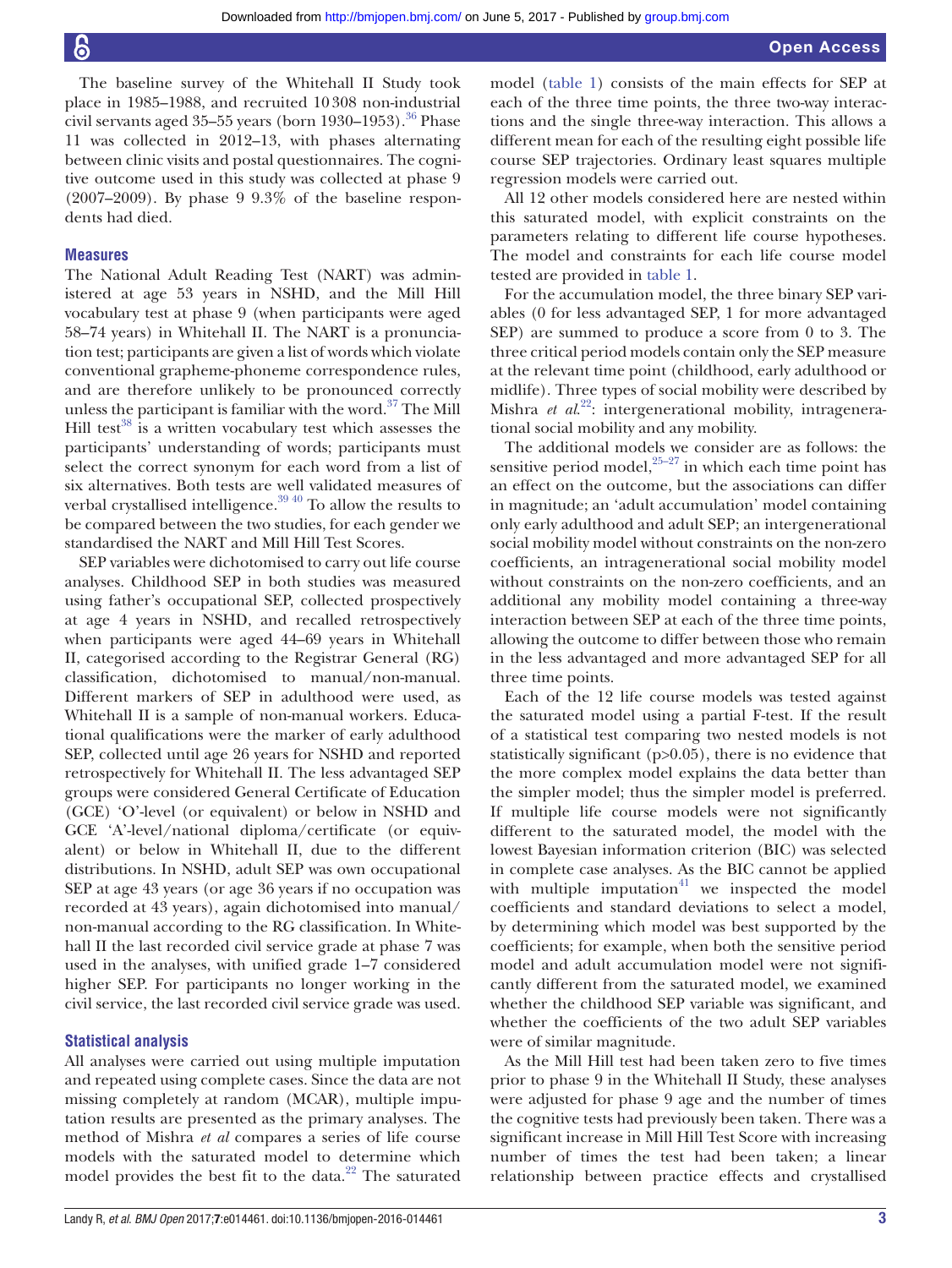<span id="page-3-0"></span>

| <b>Table 1</b>                              | Model and constraints for each life course model tested                                                                                         |                                                             |
|---------------------------------------------|-------------------------------------------------------------------------------------------------------------------------------------------------|-------------------------------------------------------------|
|                                             | <b>Model specification</b>                                                                                                                      | <b>Constraints</b>                                          |
| Saturated model                             | $\alpha + \beta_1 S_1 + \beta_2 S_2 + \beta_3 S_3 + \theta_{12} S_1 S_2 + \theta_{23} S_2 S_3 + \theta_{13} S_1 S_3 + \theta_{123} S_1 S_2 S_3$ |                                                             |
| No effect                                   | $\alpha$                                                                                                                                        |                                                             |
| <b>Accumulation models</b>                  |                                                                                                                                                 |                                                             |
| Accumulation                                | $\alpha + \beta_1 S_1 + \beta_2 S_2 + \beta_3 S_3$                                                                                              | $\beta_1 = \beta_2 = \beta_3$                               |
| Adult accumulation                          | $\alpha + \beta_2 S_2 + \beta_3 S_3$                                                                                                            | $\beta_2 = \beta_3$                                         |
| Sensitive period                            | $\alpha + \beta_1 S_1 + \beta_2 S_2 + \beta_3 S_3$                                                                                              |                                                             |
| Critical period models                      |                                                                                                                                                 |                                                             |
| Childhood                                   | $\alpha + \beta_1 S_1$                                                                                                                          |                                                             |
| Early adulthood                             | $\alpha + \beta_2 S_2$                                                                                                                          |                                                             |
| Adulthood                                   | $\alpha + \beta_3 S_3$                                                                                                                          |                                                             |
| Social mobility models                      |                                                                                                                                                 |                                                             |
| Intergenerational                           | $\alpha + \beta_1 S_1 + \beta_2 S_2 + \theta_{12} S_1 S_2$                                                                                      | $\beta_1 + \beta_2 = -\theta_{12}$                          |
| Intergenerational without<br>constraints    | $\alpha + \beta_1 S_1 + \beta_2 S_2 + \theta_{12} S_1 S_2$                                                                                      |                                                             |
| Intragenerational                           | $\alpha + \beta_2 S_2 + \beta_3 S_3 + \theta_{23} S_2 S_3$                                                                                      | $\beta_2 + \beta_3 = -\theta_{23}$                          |
| Intragenerational without<br>constraints    | $\alpha + \beta_2 S_2 + \beta_3 S_3 + \theta_{23} S_2 S_3$                                                                                      |                                                             |
| Any mobility                                | $\alpha + \beta_1 S_1 + \beta_2 S_2 + \beta_3 S_3 + \theta_{12} S_1 S_2 + \theta_{23} S_2 S_3$                                                  | $\beta_2 = \beta_1 + \beta_3 = -\theta_{12} = -\theta_{23}$ |
| Any mobility with three-<br>way interaction | $\alpha + \beta_1 S_1 + \beta_2 S_2 + \beta_3 S_3 + \theta_{12} S_1 S_2 + \theta_{23} S_2 S_3 + \theta_{123} S_1 S_2 S_3$                       | $\beta_2 = \beta_1 + \beta_2 = -\theta_{12} = -\theta_{23}$ |

 $S_i$  are the binary life course socioeconomic position (SEP) variables, where  $S_i$  is equal to 0 when the participant is in the less advantaged SEP group at time point i, and 1 when the participant is in the more advantaged SEP group at time point i. The saturated model consists of the main effects for SEP at each of the three time points, as well as the three two-way interactions and the single three-way interaction.

cognitive function provided the best fit, with the lowest BIC (not shown). Analyses were carried out separately by gender due to evidence of gender interactions with level of educational qualification (p=0.002) and occupational SEP (p=0.04) in NSHD. Multiple imputation using chained equations was carried out using the Stata command *ice*. Separate imputation models were chosen for each gender in each data set. The imputation model was chosen following the guidelines of van Buuren $42$  and Carpenter and Plewis,  $43$  considering a wide selection of variables from all phases of the studies. Full details of the imputation models are provided in supplementary appendix 1. Twenty imputations were used.<sup>44</sup> For the multiple imputation analyses, the crystallised cognitive ability measures were standardised after imputation, across all imputations.

We considered an alternative cut-off for SEP, dichotomising the variables into very low SEP versus the rest as a sensitivity analysis, with approximately the least advantaged 10%–20% considered as the very low SEP category (cut-offs: NSHD: father's occupational SEP: RG categories IV and V, educational qualifications: none attempted, occupational SEP: RG category V. Whitehall II: father's occupational SEP: RG categories IV and V, educational qualifications: school matriculation or lower, occupational SEP: clerical/support jobs).

Analyses were carried out in Stata v13.[45](#page-9-11)

## **Results**

In NSHD, adult crystallised ability at age 53 years was available for 1370 men and 1455 women. Complete data on cognitive ability at age 53 years and the three SEP variables were available for 1133 men (77% of those interviewed at age 53 years) and 1160 women (74%). Cognitive ability at phase 9 of Whitehall II was available for 4357 men and 1687 women, of whom 2650 (56% of phase 9 participants) and 900 (45%) also had complete data on the three SEP variables.

[Table](#page-4-0) 2 gives the frequencies for each life course trajectory, for the complete case and multiple imputation analyses. For men the most common life course SEP trajectory was those who remained in the more advantaged category at all three time points [\(table](#page-4-0) 2). For women, in NSHD the largest group was those whose father had a manual occupation, had a lower level of education and had a non-manual occupation, whereas in Whitehall II the largest group was in the less advantaged category at all three time points. In both studies, a higher proportion of those with a missing outcome variable were in the more disadvantaged category [\(table](#page-5-0) 3).

#### **Life course analyses**

In NSHD women and both genders in Whitehall II, in analyses using multiple imputation [\(table](#page-5-1) 4), the sensitive period model fitted the data as well as the saturated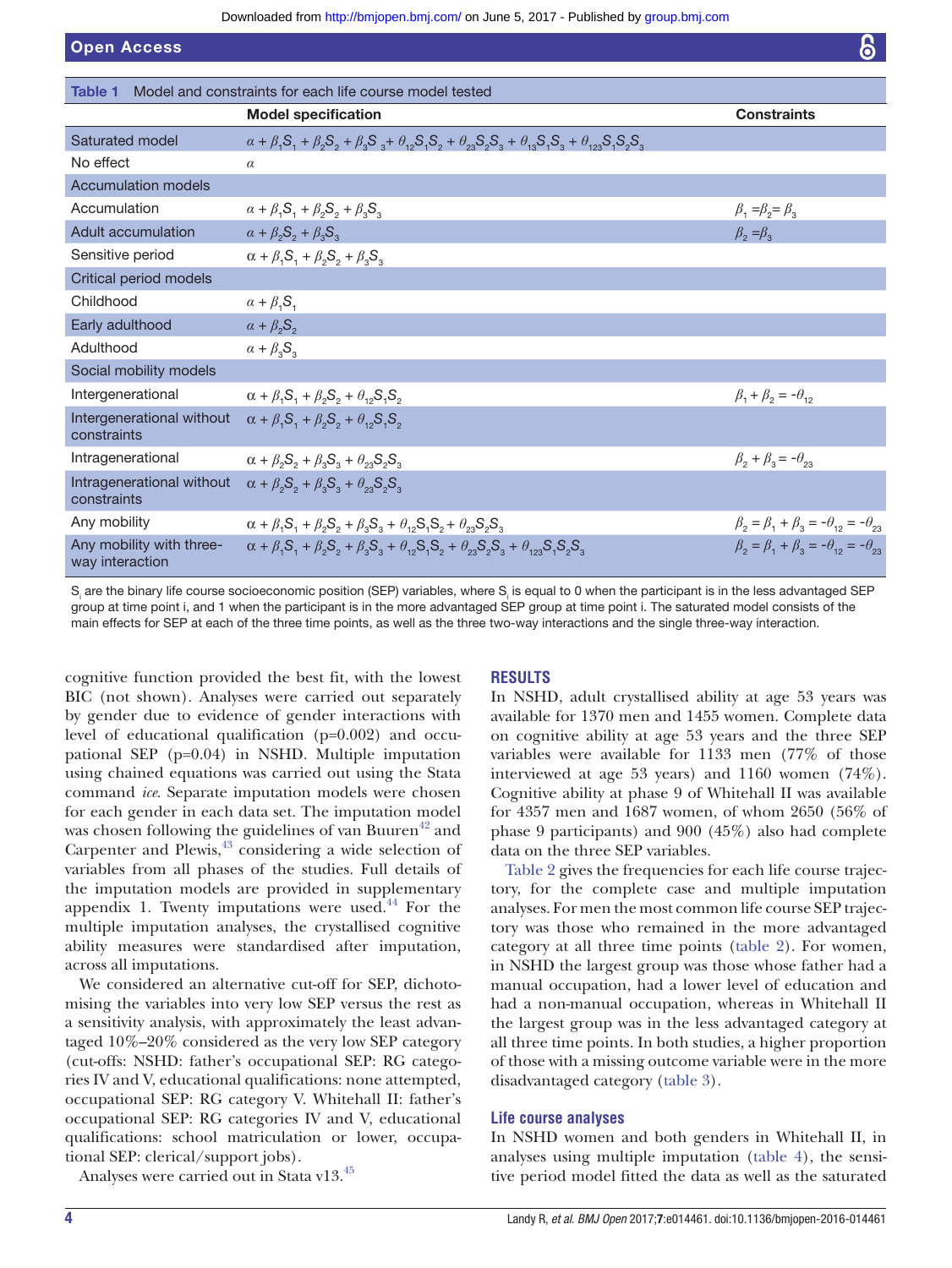| (adult SEP)<br>Table 2  | SEP trajectory frequencies, using father's occupational SEP (childhood SEP), educational qualifications (early adulthood SEP) and own adult occupational SEP   |                   |                                |                                          |               |                    |                |                                                                                  |                 |                    |                |                           |                 |                    |               |                           |                         |
|-------------------------|----------------------------------------------------------------------------------------------------------------------------------------------------------------|-------------------|--------------------------------|------------------------------------------|---------------|--------------------|----------------|----------------------------------------------------------------------------------|-----------------|--------------------|----------------|---------------------------|-----------------|--------------------|---------------|---------------------------|-------------------------|
|                         |                                                                                                                                                                | <b>NSHD</b>       |                                |                                          |               |                    |                |                                                                                  |                 | Whitehall II       |                |                           |                 |                    |               |                           |                         |
|                         |                                                                                                                                                                | Men               |                                |                                          |               | Women              |                |                                                                                  |                 | Men                |                |                           |                 | Women              |               |                           |                         |
| Childhood<br><b>SEP</b> | Early adulthood SEP SEP                                                                                                                                        | z<br><b>Adult</b> | Complete case<br>$\frac{8}{3}$ | imputation <sup>*</sup><br>Multiple<br>z | %             | Complete case<br>z | %              | imputation*<br>Multiple<br>z                                                     | %               | Complete case<br>z | %              | Multiple imputation*<br>z | $\frac{8}{3}$   | Complete case<br>z | $\%$          | Multiple imputation*<br>z | $\%$                    |
| 0                       | $\circ$<br>$\circ$                                                                                                                                             |                   | 23<br>263                      | 789.8                                    | 88            | 226                | <u>စု</u>      | 565                                                                              | 22              | 454                | $\overline{1}$ | 1382.2                    | 20              | 341                | 38            | 1510.9                    | 44                      |
|                         |                                                                                                                                                                |                   | $\frac{5}{1}$<br>175           | 476.6                                    | 17            | 327                | 28             | 731                                                                              | 29              | 281                | H              | 652.4                     | ၜ               | 25                 | က             | 67.2                      | 2                       |
|                         | O                                                                                                                                                              |                   | 5<br>55                        | 98.2                                     |               | 4                  | 0              | 13.8                                                                             |                 | 57                 | ω              | 235.8                     | ო               | $\frac{0}{1}$      | 2             | 83.4                      | $\mathbf{\Omega}$       |
|                         |                                                                                                                                                                |                   | 13<br>151                      | 323.6                                    | $\frac{1}{2}$ | 90                 | $\infty$       | 172.7                                                                            | r               | 236                | ၜ              | 555.2                     | $\infty$        | 24                 | က             | 58.8                      | $\overline{\mathbf{c}}$ |
|                         | o<br>c                                                                                                                                                         |                   | 5<br>8                         | 181.1                                    |               | 59                 | 5              | 153.7                                                                            | ဖ               | 499                | <u>စု</u>      | 1434.2                    | 21              | 240                | 27            | 1005.7                    | 88                      |
|                         |                                                                                                                                                                |                   | $\overline{C}$<br>F            | 295.5                                    | ∓             | 203                | $\frac{8}{10}$ | 449.5                                                                            | $\frac{8}{18}$  | 367                | $\frac{1}{4}$  | 849.1                     | 12              | 52                 | ဖ             | 131.8                     | 4                       |
|                         | 0                                                                                                                                                              |                   | 2<br>24                        | 59                                       | N             | ≓                  |                | 23.1                                                                             |                 | 165                | ဖ              | 489.9                     | ľ               | 83                 | တ             | 268.1                     | $^{\circ}$              |
|                         |                                                                                                                                                                |                   | 26<br>292                      | 591.3                                    | 21            | 240                | $\overline{2}$ | 438.3                                                                            | $\overline{17}$ | 561                | 21             | 1296.4                    | <u>ဝှ</u>       | 116                | $\frac{3}{2}$ | 287.4                     | $\infty$                |
| Total                   |                                                                                                                                                                | 1133              | $\overline{100}$               | 2815                                     | 100           | 1160               | 100            | 2547                                                                             | $\overline{00}$ | 2650               | $\overline{0}$ | 6895                      | $\frac{8}{100}$ | 900                | 100           | 3413                      | $\overline{100}$        |
|                         | NSHD, National Survey of Health and Development; SEP, socioeconomic position.<br>*Mean of 20 imputations. SEP=0 if the participant is in the less advantaged S |                   |                                |                                          |               |                    |                | EP category and SEP=1 if the participant is in the more advantaged SEP category. |                 |                    |                |                           |                 |                    |               |                           |                         |

model. In NSHD men, both the sensitive period model  $(p=0.98)$  and the adult accumulation model  $(p=0.31)$ fitted as well as the saturated model. Inspection of the coefficients from these models suggested an association with childhood SEP, hence the sensitive period model was selected.

Within the supported sensitive period models, the results suggest that the association is stronger with adult SEP than childhood SEP. The models indicate that adult SEP had the largest coefficient for men in both studies and women in Whitehall II. For women in NSHD, early adulthood SEP had the largest coefficient ([table](#page-6-0) 5). For men in NSHD the coefficients for early adulthood (β=0.59 (95% CI 0.47 to 0.70)) and later adult SEP (β=0.65 (95%) CI 0.53 to 0.76)) were very similar, and around three times the magnitude of the childhood SEP coefficient (β=0.21 (95% CI 0.10 to 0.32)). For women in Whitehall II, the childhood SEP coefficient was small (β=0.12 (95% CI 0.02) to 0.22)), with an intermediate effect of early adulthood SEP (β=0.39 (95% CI 0.29 to 0.49)) compared with the effect of adult SEP (β=0.75 (95% CI 0.65 to 0.85)). The magnitudes of the coefficients for Whitehall II men were similar to the coefficients for Whitehall II women (childhood SEP: β=0.15 (95% CI 0.09 to 0.21), early adulthood SEP: β=0.37 (95% CI 0.31 to 0.43) and adult SEP: β=0.56  $(95\% \text{ CI } 0.51 \text{ to } 0.62)$ ).

## **Complete case analyses**

The sensitive period model remained the best fit for Whitehall II women and both genders in NSHD in agreement with the main analysis. However for Whitehall II men, all models, including the sensitive period model, were significantly poorer in fit than the saturated model  $(p=0.02)$  (see online supplementary table 1), therefore the saturated model where each trajectory has a different mean cognitive score is selected.

## **Sensitivity analysis**

<span id="page-4-0"></span>When SEP was dichotomised into very low SEP versus the rest (see online supplementary table 2), for Whitehall II women the sensitive period model was no longer significantly different from the saturated model, however the intragenerational model without constraints on the non-zero coefficients was not significantly different from the saturated model (p=0.0607). The same model was also no longer significantly different from the saturated model for Whitehall II men (p=0.4711), showing the importance of the interaction between educational qualifications and occupational SEP in Whitehall II. For NSHD women the intergenerational social mobility model with no constraints on the non-zero effect sizes was not significantly different from the saturated model, demonstrating the importance of the interaction between childhood SEP and educational qualifications. For Whitehall II men and NSHD women, the model which provided the best fit to the data remained the same; inspection of the coefficients and backwards selection supported the sensitive period model, whereas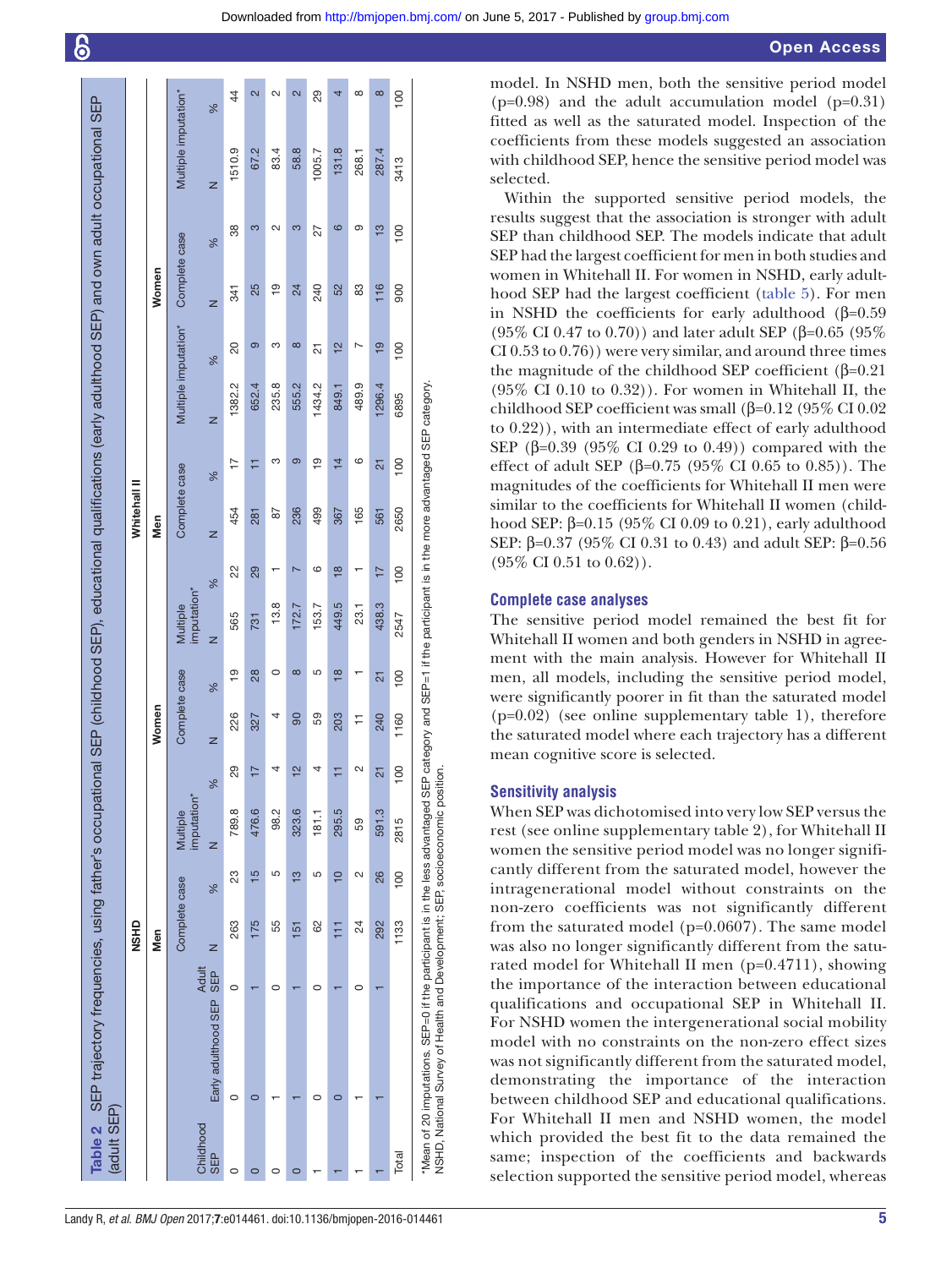<span id="page-5-0"></span>Table 3 Distribution of childhood SEP (S<sub>1</sub>) and early adulthood SEP (S<sub>2</sub>) for men and women in each of the NSHD and Whitehall II Study by whether the outcome variable was observed

|                     |                | <b>Men</b> |                              |                                        |    | Women   |                              |                                        |    |  |
|---------------------|----------------|------------|------------------------------|----------------------------------------|----|---------|------------------------------|----------------------------------------|----|--|
|                     |                | ability    | <b>Observed crystallised</b> | <b>Missing crystallised</b><br>ability |    | ability | <b>Observed crystallised</b> | <b>Missing crystallised</b><br>ability |    |  |
| <b>Whitehall II</b> |                | N          | $\%$                         | N                                      | %  | N       | %                            | N                                      | %  |  |
|                     | 0              |            |                              |                                        |    |         |                              |                                        |    |  |
| $S_{1}$             |                | 1189       | 40                           | 792                                    | 45 | 516     | 47                           | 619                                    | 56 |  |
|                     |                | 1814       | 60                           | 979                                    | 55 | 591     | 53                           | 480                                    | 44 |  |
| $S_{2}$             | 0              | 2273       | 59                           | 637                                    | 65 | 974     | 71                           | 443                                    | 81 |  |
|                     | 1              | 1569       | 41                           | 344                                    | 35 | 398     | 29                           | 102                                    | 19 |  |
| <b>NSHD</b>         |                |            |                              |                                        |    |         |                              |                                        |    |  |
| $S_{1}$             | $\overline{0}$ | 720        | 57                           | 680                                    | 62 | 749     | 56                           | 517                                    | 64 |  |
|                     |                | 543        | 43                           | 412                                    | 38 | 583     | 44                           | 296                                    | 36 |  |
| $S_{2}$             | $\overline{0}$ | 719        | 55                           | 695                                    | 69 | 974     | 71                           | 593                                    | 80 |  |
|                     |                | 582        | 45                           | 312                                    | 31 | 405     | 29                           | 152                                    | 20 |  |

NSHD, National Survey of Health and Development; SEP, socioeconomic position.

for Whitehall II women, when using a cut-off of very low SEP, the intragenerational social mobility model without restrictions on the non-zero coefficients provided the best fit to the data. In these women, the interaction term indicates an additional benefit of having at least GCE 'O'-levels and a non-clerical/support occupational

<span id="page-5-1"></span>Table 4 Results of tests comparing alternative life course hypotheses for crystallised cognitive ability (NSHD: NART Score, Whitehall II: Mill Hill Test Score) with the saturated model (NSHD models are unadjusted, Whitehall II models are adjusted for age and number of times the Mill Hill test has previously been taken. Multiple imputation is implemented to account for missing data)

|                                            | <b>NSHD</b>           |          |                    |          | <b>Whitehall II</b>   |          |                    |          |
|--------------------------------------------|-----------------------|----------|--------------------|----------|-----------------------|----------|--------------------|----------|
|                                            | <b>Women (n=2547)</b> |          | Men (n=2815)       |          | <b>Women (n=3413)</b> |          | Men (n=6895)       |          |
| <b>Hypothesis</b>                          | F statistic           | p Value* | <b>F</b> statistic | p Value* | <b>F</b> statistic    | p Value* | <b>F</b> statistic | p Value* |
| No effect                                  | 94.00                 | < 0.0001 | 86.99              | < 0.0001 | 58.98                 | < 0.0001 | 129.45             | < 0.0001 |
| <b>Accumulation models</b>                 |                       |          |                    |          |                       |          |                    |          |
| Accumulation                               | 6.11                  | < 0.0001 | 7.05               | < 0.0001 | 13.44                 | < 0.0001 | 18.03              | < 0.0001 |
| <b>Adult accumulation</b>                  | 5.64                  | < 0.0001 | 1.19               | 0.3116   | 4.28                  | 0.0003   | 7.89               | < 0.0001 |
| Sensitive period                           | 1.39                  | 0.2375   | 0.10               | 0.9821   | 0.97                  | 0.4224   | 0.32               | 0.8670   |
| Critical period models                     |                       |          |                    |          |                       |          |                    |          |
| Childhood SEP                              | 63.58                 | < 0.0001 | 77.04              | < 0.0001 | 61.78                 | < 0.0001 | 138.57             | < 0.0001 |
| Early adulthood SEP                        | 19.95                 | < 0.0001 | 32.40              | < 0.0001 | 30.50                 | < 0.0001 | 72.73              | < 0.0001 |
| <b>Adult SEP</b>                           | 61.93                 | < 0.0001 | 32.94              | < 0.0001 | 12.21                 | < 0.0001 | 34.71              | < 0.0001 |
| Social mobility models                     |                       |          |                    |          |                       |          |                    |          |
| Intergenerational                          | 117.88                | < 0.0001 | 111.71             | < 0.0001 | 82.01                 | < 0.0001 | 171.74             | < 0.0001 |
| Intergenerational<br>without constraints   | 15.23                 | < 0.0001 | 38.33              | < 0.0001 | 44.99                 | < 0.0001 | 102.97             | < 0.0001 |
| Intragenerational                          | 117.00                | < 0.0001 | 123.12             | < 0.0001 | 64.91                 | < 0.0001 | 174.27             | < 0.0001 |
| Intragenerational<br>without constraints   | 10.84                 | < 0.0001 | 4.77               | 0.0009   | 2.81                  | 0.0257   | 8.08               | < 0.0001 |
| Any mobility                               | 128.51                | < 0.0001 | 112.79             | < 0.0001 | 69.45                 | < 0.0001 | 152.22             | < 0.0001 |
| Any mobility with<br>three-way interaction | 31.25                 | < 0.0001 | 25.20              | < 0.0001 | 9.28                  | < 0.0001 | 28.91              | < 0.0001 |

\*The p values test whether the life course model is significantly different from the saturated model. p Values in bold indicate where a model fits as well as the saturated model.

NART, National Adult Reading Test; NSHD, National Survey of Health and Development; SEP, socioeconomic position.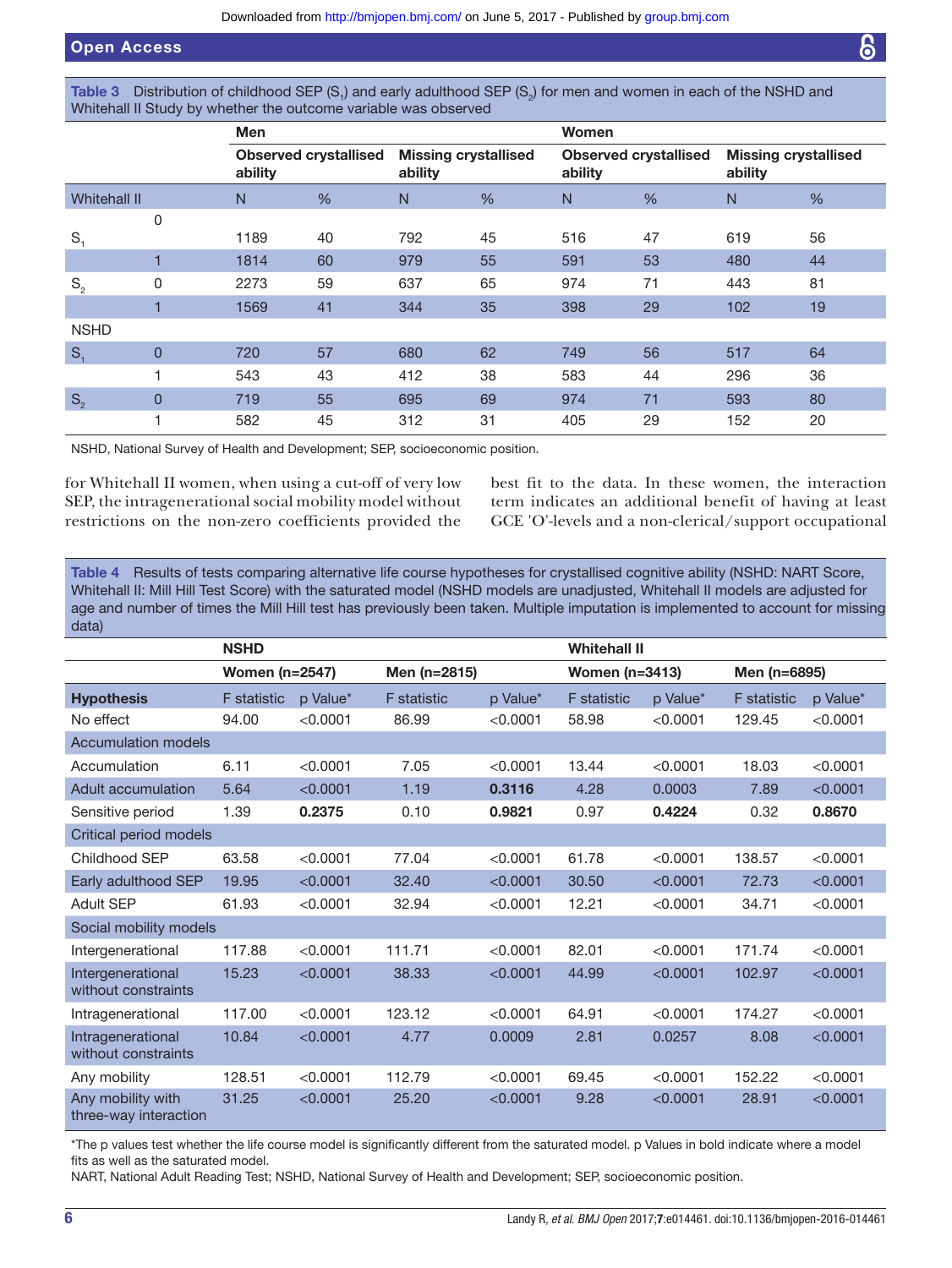<span id="page-6-0"></span>

| Table 5                                                   |                        | Standardised coefficients for each term in the relaxed accumulation models, in the NSHD and Whitehall II, by gender |         |                            |                        |                           |         |                            |
|-----------------------------------------------------------|------------------------|---------------------------------------------------------------------------------------------------------------------|---------|----------------------------|------------------------|---------------------------|---------|----------------------------|
|                                                           | <b>Men</b>             |                                                                                                                     |         |                            | Women                  |                           |         |                            |
|                                                           | <b>Complete case</b>   |                                                                                                                     |         | <b>Multiple imputation</b> | <b>Complete case</b>   |                           |         | <b>Multiple imputation</b> |
|                                                           | Coeff                  | 95% CI                                                                                                              | Coeff   | 95% CI                     | Coeff                  | 95% CI                    | Coeff   | 95% CI                     |
|                                                           | <b>Unadjusted NSHD</b> |                                                                                                                     |         |                            | <b>Unadjusted NSHD</b> |                           |         |                            |
| <b>Childhood SEP</b>                                      | 0.23                   | $(0.11$ to $0.35)$                                                                                                  | 0.21    | $(0.10 \text{ to } 0.32)$  | 0.32                   | $(0.19 \text{ to } 0.44)$ | 0.36    | $(0.25 \text{ to } 0.48)$  |
| Early adulthood 0.51<br><b>SEP</b>                        |                        | $(0.38 \text{ to } 0.64)$                                                                                           | 0.59    | $(0.47 \text{ to } 0.70)$  | 0.83                   | $(0.70 \text{ to } 0.96)$ | 0.82    | $(0.71 \text{ to } 0.93)$  |
| <b>Adult SEP</b>                                          | 0.66                   | $(0.52 \text{ to } 0.80)$                                                                                           | 0.65    | $(0.53 \text{ to } 0.76)$  | 0.51                   | $(0.36 \text{ to } 0.65)$ | 0.50    | $(0.36 \text{ to } 0.63)$  |
| Constant                                                  | $-0.74$                | $(-0.85, to 0.64)$                                                                                                  | $-0.70$ | $(-0.79, to 0.60)$         | $-0.79$                | $(-0.91, to 0.67)$        | $-0.72$ | $(-0.82, to$<br>0.62)      |
|                                                           | Whitehall II*          |                                                                                                                     |         |                            | <b>Whitehall II</b>    |                           |         |                            |
| Childhood SEP                                             |                        |                                                                                                                     | 0.15    | $(0.09 \text{ to } 0.21)$  | 0.14                   | $(0.02 \text{ to } 0.26)$ | 0.12    | $(0.02 \text{ to } 0.22)$  |
| Early adulthood<br><b>SEP</b>                             |                        |                                                                                                                     | 0.37    | $(0.31 \text{ to } 0.43)$  | 0.43                   | $(0.28 \text{ to } 0.57)$ | 0.39    | $(0.29 \text{ to } 0.49)$  |
| <b>Adult SEP</b>                                          |                        |                                                                                                                     | 0.56    | $(0.51$ to $0.62)$         | 0.62                   | $(0.47 \text{ to } 0.77)$ | 0.75    | $(0.65 \text{ to } 0.85)$  |
| Age                                                       |                        |                                                                                                                     | 0.00    | $(-0.01, 0.00)$            | $-0.01$                | $(-0.02, to 0.00)$        | $-0.02$ | $(-0.02, to$<br>0.01)      |
| Number of<br>times previously<br>taken cognitive<br>tests |                        |                                                                                                                     | 0.07    | $(0.03 \text{ to } 0.10)$  | 0.06                   | $(-0.01, 0.14)$           | 0.13    | $(0.09 \text{ to } 0.18)$  |
| Constant                                                  |                        |                                                                                                                     | $-0.44$ | $(-0.73, to 0.14)$ 0.38    |                        | $(-0.30, 1.05)$           | 0.68    | $(0.22 \text{ to } 1.14)$  |

\*None of the life course models considered fit the data as well as the saturated model in the complete case analysis of men in Whitehall II. NSHD, National Survey of Health and Development; SEP, socioeconomic position.

grade (standardised β=0.40 (95% CI 0.25 to 0.55)) over the additive effect.

#### **Discussion**

In NSHD and Whitehall II, for both genders our main analyses support sensitive period models suggesting more advantaged SEP at multiple points in the life course is associated with higher adult cognition. The results suggest the association with adult SEP is stronger than with childhood SEP. The consistency of these findings across the two cohorts despite differences in the measurement and distribution of adult SEP, emphasises the robustness of SEP at multiple stages of life in relation to crystallised cognitive ability, even within a limited range of SEP. The NSHD and Whitehall II Study sample very different populations, with Whitehall II a selective occupational cohort with all study members in a relatively advantaged non-manual occupational group in adulthood, and less variation in SEP across the life course than the population sample; everyone in Whitehall II would be in the more advantaged adult SEP category in the NSHD.

The general consistency in selection of the sensitive period model across the two studies emphasises the importance of relative disadvantage throughout the life course, as well as absolute disadvantage, across the whole SEP distribution, though the intragenerational social mobility model without constraints on the non-zero coefficients was supported in Whitehall II women when using a cut-off of very low SEP. Differences in the relative importance of SEP at different life stages were however observed between the two cohorts. The results were more similar between NSHD and Whitehall II in men than women. Educational qualifications were more important for women in the population-based cohort than the occupational cohort, which is likely due to the different cut points used, as the majority of women in Whitehall II stay at school past the minimum school leaving age. It is likely to have impacted the type of future jobs available to women in the population cohort, with more highly educated women in NSHD likely to enter jobs which would increase their crystallised cognitive function, explaining the stronger relationship between education and crystallised cognitive function in this cohort. Occupational SEP in adulthood was more important for women in Whitehall II than NSHD; crystallised cognitive function accumulates through education and other experiences, including employment, with the type of tasks required in the civil service likely to contribute more than many other jobs held by women in a population cohort. Additionally, there is less variation in educational qualifications for women in Whitehall II, increasing the relative importance of occupational SEP as a predictor of crystallised cognitive function.

Our findings using the structured modelling approach to consider various alternative models support previous work on these cohorts, which suggests the importance of SEP across each stage of life.<sup>[30 31](#page-8-18)</sup> This is also consistent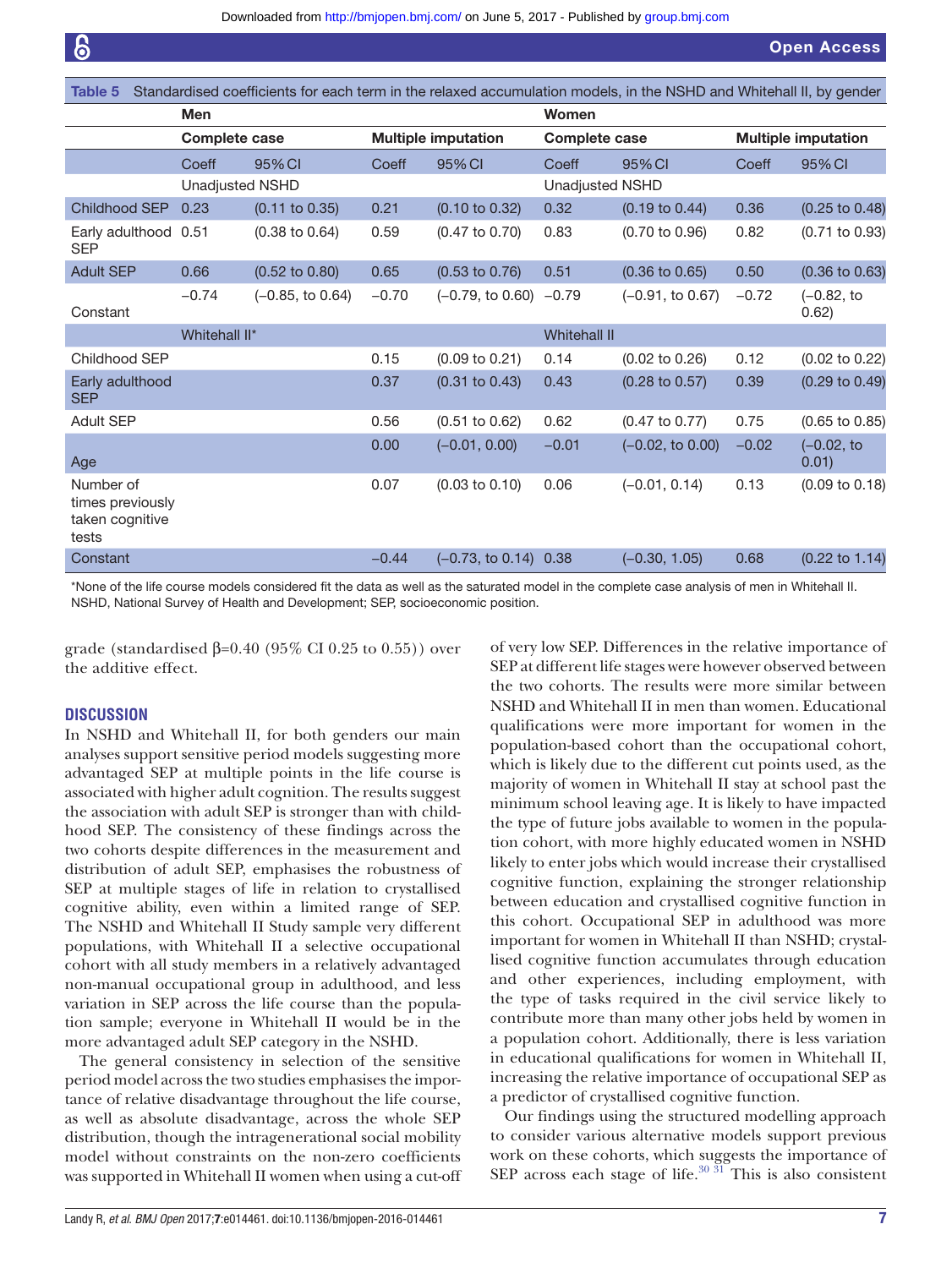with research supporting accumulation from other cohorts.[9 46 47](#page-8-8) Previous support for an association with social mobility is consistent with accumulation and sensitive periods as well as social mobility defined here in terms of effect modification, though it is not easy to disentangle sensitive periods and social mobility. Those experiencing upwards or downwards mobility have sensitive period scores intermediate to those whose SEP is always low or always high (assuming all the sensitive periods have an effect in the same direction).<sup>[9 46 47](#page-8-8)</sup> This highlights the advantage of using this methodology to directly compare the life course models, as if only one life course model had been considered, a suboptimal model may have been selected. These results further demonstrate that crystallised ability can be augmented across the life course, consistent with its role as a marker of accumulating knowledge and experience. Interestingly, such augmentation can be observed with other verbal domains, such as memory $^{9\,30}$  and fluency, $^9$  although this is less pronounced for non-verbal function.<sup>[30](#page-8-18)</sup>

Using structural equation models, Richards and Sacker<sup>30</sup> and Singh-Manoux *et*  $a^{\hat{\beta}1}$  found that the effects of early life SEP were mediated through childhood cognition, education and adult occupation, with no direct effect remaining between childhood SEP and cognition, although direct effects were found for both education and adult occupation, suggesting an adult accumulation model. We observed a weaker association with childhood than adult SEP, supporting evidence that some of the association may be mediated via later SEP, though this may also be due to methodological issues, such as childhood SEP being collected retrospectively in Whitehall II, and the dichotomisation of childhood SEP, compared with the categorisation and concurrent collection of adult SEP data. The structured approach does not test mediation models, so does not explicitly consider what proportion of the childhood SEP effect acts through later life SEP and whether any direct effect remains, though if the childhood SEP term in the sensitive period model is not significant, this implies no direct effect of childhood SEP remains.

We have used a relatively new structured modelling approach and allowed for missing data using multiple imputation. The main advantage of this life course methodology is its ability to compare multiple prespecified life course models to a saturated model, testing whether each model is sufficiently complex to describe the relationship. This is an advantage over models which consider only one life course hypothesis. However, the method is based on p values, hence the power to detect a difference in fit between models depends on the sample size, which may explain the selection of the saturated model for Whitehall II men in the complete case analyses. Further, it is not clear which model to select when more than one model fits the data as well as the saturated model. Due to the different number of parameters in the different life course models, it is not sufficient to compare p values. We therefore used the BIC, which penalises the model for each additional parameter fitted; hence models with lower p values were often selected as the best fit to the data. However, with large samples the BIC tends to favour simpler models due to the heavy penalty imposed for the number of parameters in the model. In the multiple imputation analyses, where the BIC cannot be used to compare the results, the simpler model was selected if it appeared reasonable in light of the coefficients in the relevant models.<sup>[27](#page-8-19)</sup>

Multiple imputation was carried out, as the missing data were not MCAR. Although similar conclusions were reached for complete case and multiple imputation analyses, it is important that missing data are appropriately accounted for, as estimates can be biased when missing data are not MCAR yet complete case analyses are carried out. It is straightforward to apply multiple imputation to the structured modelling approach. However multiple imputation requires the assumption that data are missing at random (MAR); the missing data are therefore a limitation of the study, but there is no reason to suspect that this would have a great impact on the findings.

The purpose of this paper was to describe the social inequalities in crystallised cognitive function. We cannot imply causality given the use of observational data and the assumptions on which the analyses are based. The selected hypothesis may subsequently be more precisely defined and studied further.<sup>24</sup> Unobserved confounders may explain some of the association between life course SEP and crystallised cognitive function in adulthood, for example, genetic factors. There may also be modifiable mediators of the relationship, which are socially distributed, such as health related behaviours, which can subsequently be explored as possible interventions to reduce social inequalities in cognition. The fact that similar life course models including SEP at all three time periods were selected in two cohorts of differing socioeconomic backgrounds suggests that risk factors from across the life course are important in relation to cognition. We believe the results are likely to be reasonably generalisable, though note that the participants of both studies are predominantly white British and of a limited age range, so the results may not generalise to younger cohorts or other ethnic groups.

It was necessary to select three SEP variables to represent different life course stages and to dichotomise the SEP variables, resulting in the loss of information. Selecting the life course SEP variables was more of a challenge in the Whitehall II Study; the adult SEP variable was the last recorded occupational SEP at phase 7, when the participants were aged 50–74 years. The ages at which the three selected SEP variables were measured were less evenly distributed for some participants than others, and the accumulation model corresponds less well to the length of time spent in more advantaged SEP conditions. What the different measures of SEP at the different stages in the life course represent must be considered: in this study childhood SEP is measured by father's occupational SEP, which is likely to be a proxy for material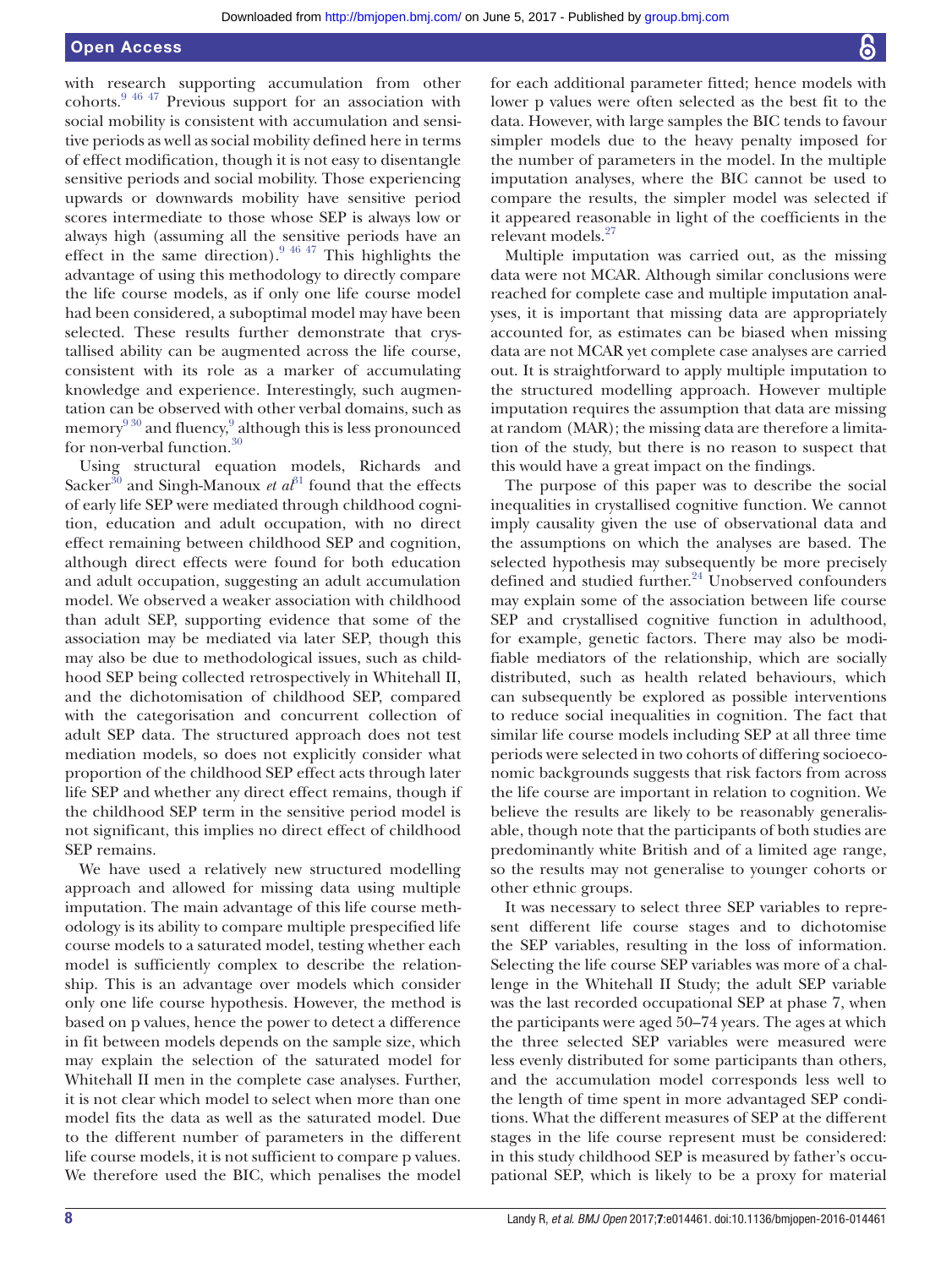circumstances as well as the environment in the home, which will in turn influence level of education.<sup>[25](#page-8-16)</sup> Higher educational qualifications provide human capital (skills, abilities and resources), a credential for selection into the labour market<sup>[48](#page-9-13)</sup> as well as specific skills for work, and a sense of personal control, which is associated with health in general and healthy lifestyles, as well as improving work and economic conditions.[49](#page-9-14)

In conclusion, the sensitive period hypothesis was supported when testing the relationship between life course SEP and cognitive ability in adulthood in these two contrasting cohorts, demonstrating the importance of each period of the life course, including childhood, though the relative effect sizes for each period varied by population and gender.

Acknowledgements The authors thank the NSHD Study members for their continuing support and members of the NSHD scientific and data collection teams, and all participating women and men in the Whitehall II Study, as well as all Whitehall II research scientists, study and data managers and clinical and administrative staff who make the study possible.

Contributors RL co-designed the study and the analytical plan, analysed the data and drafted the manuscript. JH co-designed the study's analytical plan, and critically revised the manuscript. MR helped focus and direct the study, and critically revised the literature review and Discussion section. RH co-designed the study and the study's analytical plan, and critically revised the manuscript.

Funding RL was supported by an ESRC PhD studentship at University College London. The UK Medical Research Council, British Heart Foundation and the US National Institutes of Health(R01HL36310, R01AG013196) have supported collection of data in the Whitehall II Study. JH is partially supported by the Economic and Social Research Council (ES/K01336X/1). The MRC National Survey of Health and Development, MR and RH are funded by the UK Medical Research Council (MC\_UU\_12019/1, MC\_UU\_12019/2, MC\_UU\_12019/3).

#### Competing interests None declared.

Ethics approval Ethical approval for NSHD data collection at age 53 years was issued by North Thames Multi-centre Research Ethics Committee (MREC 98/1/121). Ethical approval for the Whitehall II study was obtained from the University College London Medical School Committee on the ethics of human research. All participants provided written informed consent.

Provenance and peer review Not commissioned; externally peer reviewed.

Data sharing statement Whitehall II and NSHD data, protocols, and other metadata are available to bona fide researchers for research purposes. Please refer to the Whitehall II data sharing policy and the National Survey of Health and Development data sharing policy.

Open Access This is an Open Access article distributed in accordance with the terms of the Creative Commons Attribution (CC BY 4.0) license, which permits others to distribute, remix, adapt and build upon this work, for commercial use, provided the original work is properly cited. See: [http://creativecommons.org/](http://creativecommons.org/licenses/by/4.0/) [licenses/by/4.0/](http://creativecommons.org/licenses/by/4.0/)

© Article author(s) (or their employer(s) unless otherwise stated in the text of the article) 2017. All rights reserved. No commercial use is permitted unless otherwise expressly granted.

#### **References**

- <span id="page-8-0"></span>1. Cattell RB. *Abilities: their structure, growth, and action*. New York: Houghton Mifflin, 1971.
- <span id="page-8-1"></span>2. Carroll JB. *Human cognitive abilities: a survey of factor analytic*
- <span id="page-8-2"></span>*studies*. Cambridge UK: Cambridge University Press, 1993. 3. Deary IJ, Batty GD. Cognitive epidemiology. *[J Epidemiol Community](http://dx.doi.org/10.1136/jech.2005.039206)  [Health](http://dx.doi.org/10.1136/jech.2005.039206)* 2007;61:378–84.
- <span id="page-8-3"></span>4. Bosworth HB, Schaie KW. Survival effects in cognitive function, cognitive style, and sociodemographic variables in the Seattle Longitudinal Study. *[Exp Aging Res](http://dx.doi.org/10.1080/036107399244057)* 1999;25:121–39.
- <span id="page-8-4"></span>5. Lubinski D. Cognitive epidemiology: with emphasis on untangling cognitive ability and socioeconomic status. *[Intelligence](http://dx.doi.org/10.1016/j.intell.2009.09.001)* 2009;37:625–33.
- <span id="page-8-5"></span>Singh-Manoux A. Commentary: is it time to redefine cognitive epidemiology? *[Int J Epidemiol](http://dx.doi.org/10.1093/ije/dyq123)* 2010;39:1369–71.
- <span id="page-8-6"></span>Luo Y, Waite LJ. The impact of Childhood and adult SES on physical, mental, and cognitive Well-Being in later Life. *[J Gerontol B Psychol](http://dx.doi.org/10.1093/geronb/60.2.S93)  [Sci Soc Sci](http://dx.doi.org/10.1093/geronb/60.2.S93)* 2005;60:S93–S101.
- 8. Turrell G, Lynch JW, Kaplan GA, *et al*. Socioeconomic position across the lifecourse and cognitive function in late middle age. *[J Gerontol B](http://dx.doi.org/10.1093/geronb/57.1.S43)  [Psychol Sci Soc Sci](http://dx.doi.org/10.1093/geronb/57.1.S43)* 2002;57:S43–S51.
- <span id="page-8-8"></span>9. Hatch SL, Feinstein L, Link BG, *et al*. The continuing benefits of education: adult education and midlife cognitive ability in the british 1946 birth cohort. *[J Gerontol B Psychol Sci Soc Sci](http://dx.doi.org/10.1093/geronb/62.6.S404)* 2007;62:S404–S414.
- <span id="page-8-7"></span>10. Lee S, Kawachi I, Berkman LF, *et al*. Socio economic indicators, and cognitive function. *Am J Epidemiol* 2003;157:712–20.
- 11. Kaplan GA, Turrell G, Lynch JW, *et al*. Childhood socioeconomic position and cognitive function in adulthood. *[Int J Epidemiol](http://dx.doi.org/10.1093/ije/30.2.256)* 2001;30:256–63.
- 12. Everson-Rose SA, Mendes de Leon CF, Bienias JL, *et al*. Early life conditions and cognitive functioning in later life. *[Am J Epidemiol](http://dx.doi.org/10.1093/aje/kwg263)* 2003;158:1083–9.
- 13. Packard CJ, Bezlyak V, McLean JS, *et al*. Early life socioeconomic adversity is associated in adult life with chronic inflammation, carotid atherosclerosis, poorer lung function and decreased cognitive performance: a cross-sectional, population-based study. *[BMC Public](http://dx.doi.org/10.1186/1471-2458-11-42)  [Health](http://dx.doi.org/10.1186/1471-2458-11-42)* 2011;11:42.
- 14. Maurer J, Height MJ. Height, education and later-life cognition in Latin America and the Caribbean. *[Econ Hum Biol](http://dx.doi.org/10.1016/j.ehb.2010.05.013)* 2010;8:168–76.
- 15. Gallacher JE, Elwood PC, Hopkinson C, *et al*. Cognitive function in the Caerphilly study: associations with age social class, education and mood. *[Eur J Epidemiol](http://dx.doi.org/10.1023/A:1007576324313)* 1999;15:161–9.
- 16. Zhao JH, Brunner EJ, Kumari M, *et al*. APOE polymorphism, socioeconomic status and cognitive function in mid-life. *[Soc](http://dx.doi.org/10.1007/s00127-005-0925-y)  [Psychiatry Psychiatr Epidemiol](http://dx.doi.org/10.1007/s00127-005-0925-y)* 2005;40:557–63.
- 17. Jorm AF, Rodgers B, Henderson AS, *et al*. Occupation type as a predictor of cognitive decline and dementia in old age. *[Age Ageing](http://dx.doi.org/10.1093/ageing/27.4.477)* 1998;27:477–83.
- <span id="page-8-9"></span>18. Tomalski P, Johnson MH. The effects of early adversity on the adult and developing brain. *[Curr Opin Psychiatry](http://dx.doi.org/10.1097/YCO.0b013e3283387a8c)* 2010;23:233–8.
- <span id="page-8-10"></span>19. Ben-Shlomo Y, Kuh D. A life course approach to chronic disease epidemiology: conceptual models, empirical challenges and interdisciplinary perspectives. *[Int J Epidemiol](http://dx.doi.org/10.1093/intjepid/31.2.285)* 2002;31:285–93.
- <span id="page-8-11"></span>20. Ben-Shlomo Y, Cooper R, Kuh D. The last two decades of life course epidemiology, and its relevance for research on ageing. *[Int J](http://dx.doi.org/10.1093/ije/dyw096)  [Epidemiol](http://dx.doi.org/10.1093/ije/dyw096)* 2016;45:973–88.
- <span id="page-8-12"></span>21. Hallqvist J, Lynch J, Bartley M, *et al*. Can we disentangle life course processes of accumulation, critical period and social mobility? an analysis of disadvantaged socio-economic positions and myocardial infarction in the Stockholm Heart Epidemiology Program. *[Soc Sci](http://dx.doi.org/10.1016/S0277-9536(03)00344-7)  [Med](http://dx.doi.org/10.1016/S0277-9536(03)00344-7)* 2004;58:1555–62.
- <span id="page-8-13"></span>22. Mishra G, Nitsch D, Black S, *et al*. A structured approach to modelling the effects of binary exposure variables over the life course. *[Int J Epidemiol](http://dx.doi.org/10.1093/ije/dyn229)* 2009;38:528–37.
- <span id="page-8-14"></span>23. Howe LD, Chaturvedi N, Lawlor DA, *et al*. Rapid increases in infant adiposity and overweight/obesity in childhood are associated with higher central and brachial blood pressure in early adulthood. *[J](http://dx.doi.org/10.1097/HJH.0000000000000269)  [Hypertens](http://dx.doi.org/10.1097/HJH.0000000000000269)* 2014;32:1789–96.
- <span id="page-8-20"></span>24. Smith AD, Heron J, Mishra G, *et al*. Model selection of the effect of Binary exposures over the Life Course. *[Epidemiology](http://dx.doi.org/10.1097/EDE.0000000000000348)* 2015;26:719–26.
- <span id="page-8-16"></span>25. Robertson T, Popham F, Benzeval M. Socioeconomic position across the lifecourse & allostatic load: data from the West of Scotland Twenty-07 cohort study. *[BMC Public Health](http://dx.doi.org/10.1186/1471-2458-14-184)* 2014;14:184.
- <span id="page-8-17"></span>26. Mishra GD, Chiesa F, Goodman A, *et al*. Socio-economic position over the life course and all-cause, and circulatory diseases mortality at age 50-87 years: results from a Swedish birth cohort. *[Eur J](http://dx.doi.org/10.1007/s10654-013-9777-z)  [Epidemiol](http://dx.doi.org/10.1007/s10654-013-9777-z)* 2013;28:139–47.
- <span id="page-8-19"></span>27. Murray ET, Mishra GD, Kuh D, *et al*. Life course models of socioeconomic position and cardiovascular risk factors: 1946 birth cohort. *[Ann Epidemiol](http://dx.doi.org/10.1016/j.annepidem.2011.04.005)* 2011;21:589–97.
- 28. Jones R, Hardy R, Sattar N, *et al*. Novel coronary heart disease risk factors at 60-64 years and life course socioeconomic position: the 1946 british birth cohort. *[Atherosclerosis](http://dx.doi.org/10.1016/j.atherosclerosis.2014.11.011)* 2015;238:70–.
- <span id="page-8-15"></span>29. Ben-Shlomo Y, Mishra G, Kuh D. Life course epidemiology. In: Ahrens W, Pigeot I, eds. *Handbook of Epidemiology*. second ed: Springer, 2013.
- <span id="page-8-18"></span>30. Richards M, Sacker A. Lifetime antecedents of cognitive reserve. *[J](http://dx.doi.org/10.1076/jcen.25.5.614.14581)  [Clin Exp Neuropsychol](http://dx.doi.org/10.1076/jcen.25.5.614.14581)* 2003;25:614–24.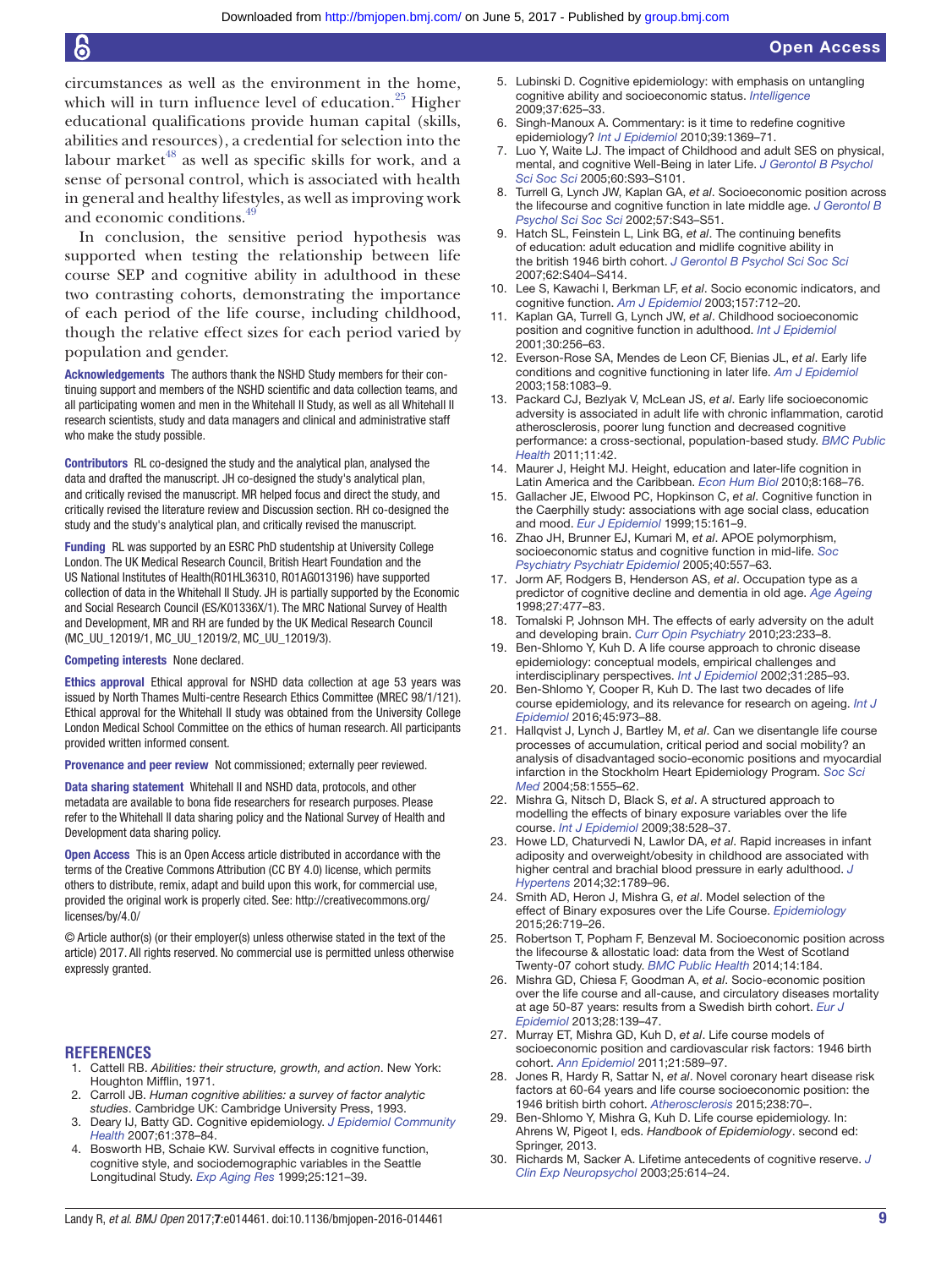- <span id="page-9-12"></span>31. Singh-Manoux A, Richards M, Marmot M. Socioeconomic position across the lifecourse: how does it relate to cognitive function in midlife? *[Ann Epidemiol](http://dx.doi.org/10.1016/j.annepidem.2004.10.007)* 2005;15:572–8.
- <span id="page-9-0"></span>32. Richards M, Shipley B, Fuhrer R, *et al*. Cognitive ability in childhood and cognitive decline in mid-life: longitudinal birth cohort study. *[BMJ](http://dx.doi.org/10.1136/bmj.37972.513819.EE)* 2004;328:552.
- 33. Matthews FE, Chatfield M, Freeman C, *et al*. Attrition and Bias in the MRC cognitive function and ageing study: an epidemiological investigation. *[BMC Public Health](http://dx.doi.org/10.1186/1471-2458-4-12)* 2004;4:12.
- <span id="page-9-1"></span>34. Kuh D, Pierce M, Adams J, *et al*. Cohort profile: updating the cohort profile for the MRC National Survey of Health and Development: a new clinic-based data collection for ageing research. *[Int J Epidemiol](http://dx.doi.org/10.1093/ije/dyq231)* 2011;40:e1–e9.
- <span id="page-9-2"></span>35. Wadsworth ME, Butterworth SL, Hardy RJ, *et al*. The life course prospective design: an example of benefits and problems associated with study longevity. *[Soc Sci Med](http://dx.doi.org/10.1016/S0277-9536(03)00083-2)* 2003;57:2193–205.
- <span id="page-9-3"></span>36. Ferrie JE, Kivimäki M, Singh-Manoux A, *et al*. Non-response to baseline, non-response to follow-up and mortality in the Whitehall II cohort. *[Int J Epidemiol](http://dx.doi.org/10.1093/ije/dyp153)* 2009;38:831–7.
- <span id="page-9-4"></span>37. Nelson HE, Willison JR. *National adult reading test (NART)*. 2nd ed. Windsor: NFER Nelson, 1991.
- <span id="page-9-5"></span>38. Raven J. *Guide to using the Mill Hill Vocabulary Scale with the Progressive Matrices Scales*. Oxford, England: H.K. Lewis & Co, 1958.
- <span id="page-9-6"></span>39. Crawford JR, Deary IJ, Starr J, *et al*. The NART as an index of prior intellectual functioning: a retrospective validity study covering a 66 year interval. *[Psychol Med](http://dx.doi.org/10.1017/S0033291701003634)* 2001;31:451–8.
- 40. Franzen MD. *Reliability and validity in Neuropsychological Assessment*. second ed: Springer Science & Business Media, 2013.
- <span id="page-9-7"></span>41. Statacorp.Stata help file for mim command.2011.
- <span id="page-9-8"></span>42. van Buuren S, Boshuizen HC, Knook DL. Multiple imputation of missing blood pressure covariates in survival analysis. *[Stat Med](http://dx.doi.org/10.1002/(SICI)1097-0258(19990330)18:6<681::AID-SIM71>3.0.CO;2-R)* 1999;18:681–94.
- <span id="page-9-9"></span>43. Carpenter J, Plewis I. Analysing Longitudinal Studies with Nonresponse: Issues and statistical methods. In: Willians M, Vogt W, eds. *The SAGE Handbook of Innovation in Social Research methods*: SAGE Publications Ltd, 2011.
- <span id="page-9-10"></span>44. Sterne JA, White IR, Carlin JB, *et al*. Multiple imputation for missing data in epidemiological and clinical research: potential and pitfalls. *[BMJ](http://dx.doi.org/10.1136/bmj.b2393)* 2009;338:b2393.
- <span id="page-9-11"></span>45. Statacorp. Stata Statistical Software. Release 11. College Station, TX: Statacorp LP. 2009.
- 46. Turrell G, Lynch JW, Kaplan GA, *et al*. Socioeconomic position across the lifecourse and cognitive function in late middle age. *[J Gerontol B](http://dx.doi.org/10.1093/geronb/57.1.S43)  [Psychol Sci Soc Sci](http://dx.doi.org/10.1093/geronb/57.1.S43)* 2002;57:S43–S51.
- 47. Luo Y, Waite LJ. The impact of childhood and adult SES on physical, mental, and cognitive well-being in later life. *[J Gerontol B Psychol](http://dx.doi.org/10.1093/geronb/60.2.S93)  [Sci Soc Sci](http://dx.doi.org/10.1093/geronb/60.2.S93)* 2005;60:S93–S101.
- <span id="page-9-13"></span>48. Collins R. *The credential society: an historical sociology of education and stratification*. New York, NY: Academic Press, 1979.
- <span id="page-9-14"></span>49. Ross CE, Mirowsky J. Refining the association between education and health: the effects of quantity, credential, and selectivity. *[Demography](http://dx.doi.org/10.2307/2648083)* 1999;36:445–60.